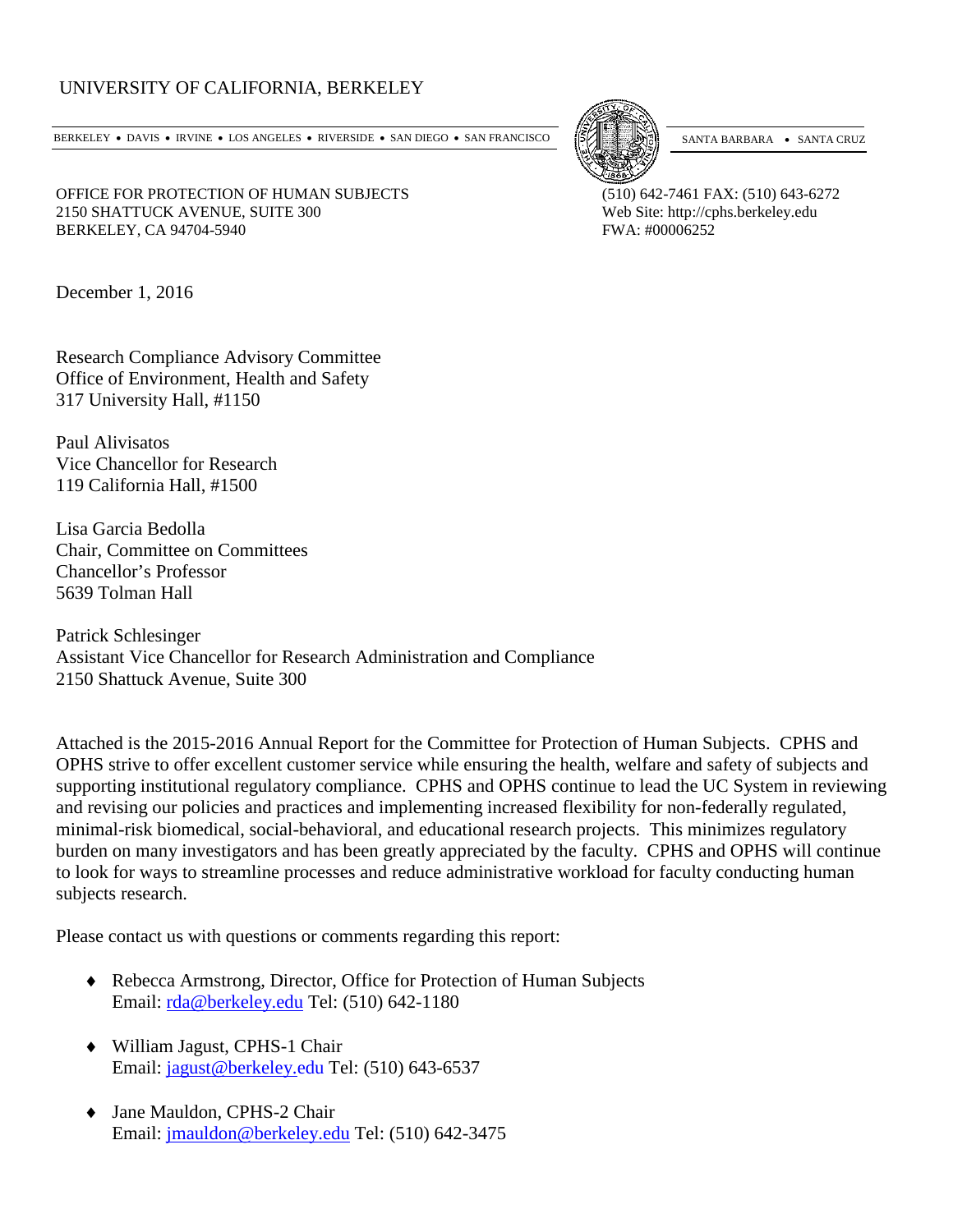Respectfully Submitted,

Mill fut

William J. Jagust, M.D. Chair, Committee for Protection of Human Subjects (CPHS-I) Professor, School of Public Health and Helen Wills Neuroscience Institute

Sane Manlda

Jane Mauldon, Ph.D. Chair, Committee for Protection of Human Subjects (CPHS-2) Associate Professor, Goldman School of Public Policy

Enc. CPHS Membership Roster 2015-2016

Cc: Rebecca Armstrong, Director, Research Subject Protection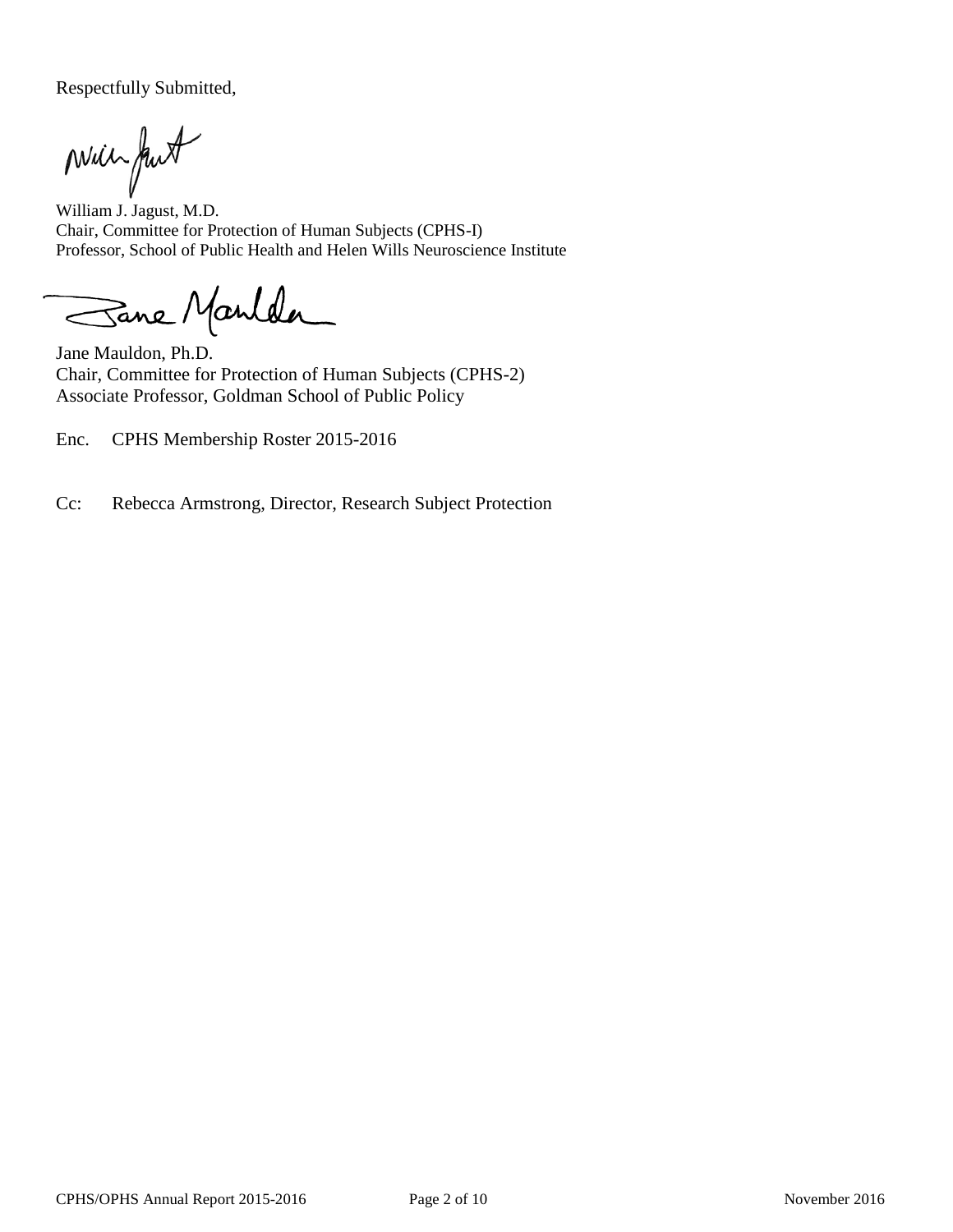# **I. Committee Title and Report Period**

Committee for Protection of Human Subjects - Report for July 1, 2015 - June 30, 2016

#### **II. Executive Summary**

In 2015-2016, the Office for Protection of Human Subjects (OPHS) and the Committee for Protection of Human Subjects (CPHS) reviewed and approved 1673 applications, an increase from last fiscal year. New, continuing review, and amendment approvals were up almost 100 more than last year, especially amendments and continuing reviews overall and new submissions reviewed by the full board. Withdrawals and noncompliance submissions went up as well, along with official determinations of "not human subjects research" (NHSR). UC Berkeley research remains primarily social behaviorally focused, at 74% of total approved submissions. There was a 5% increase in federally funded studies.

In late 2015, UC Berkeley was the first UC System institution to roll out an Exempt Category #7. This new category permits minimal risk, non-federally funded or regulated research studies, which formerly had to be reviewed under expedited level review processes, to now be reviewed under exempt level processes. This benefits the researcher in many ways, from filling out a shorter application form, to not being required to submit consent documents, to no longer needing continuing review at all.

Furthermore, in April 2016, UC Berkeley extended its IRB approval period for qualifying expedited minimal risk research from 3 to 10 years. While appropriate oversight is maintained by requiring review of any amendments to such protocols, this 10-year approval period substantially reduces the burden on PIs for frequency of resubmission to CPHS. OPHS staff were delegated authority in mid-June 2016 to review minor amendments and continuing review applications to help reduce review timelines. The CPHS Executive Committee voted that action-based practitioner projects through the Leadership for Educational Equity Program (LEEP) in the School of Education do not need human subjects research review. Throughout the fiscal year, CPHS and OPHS revised and created several guidelines and revised two policies. The full listing can be found at the end of this report.

Professor Robert DiMartino finished his tenure as CPHS-1 Chair on June 30, 2016 and was succeeded by Dr. William Jagust. Dr. Jagust is a Professor in Public Health and Neuroscience. His research focuses on aging, dementia, and brain imaging.

## **III. Committee Membership and Number of Meetings During the Report Period**

The Committee is comprised of two panels, CPHS-1 and CPHS-2, and both review biomedical and social-behavioral research. CPHS-1 convened 10 times and CPHS-2 convened 9 times in this period. Both committees had 14 members (the 2015-2016 CPHS Membership List is attached).

Professor Robert DiMartino served as CPHS-1 Chair and Professor Jane Mauldon served as CPHS-2 Chair. Professor Jack Lesch served as CPHS-1 Vice Chair and Professor Oliver John served as CPHS-2 Vice Chair. OPHS Director Rebecca Armstrong served as a designated CPHS reviewer assisting with the expedited review of minor protocol amendments (e.g., reviewing the addition of funding), continuing review/renewal applications, and deviation reports. OPHS staff were authorized as alternate members for Dr. Armstrong in order to complete IRB review and approval duties, as determined appropriate based on their experience and role in OPHS.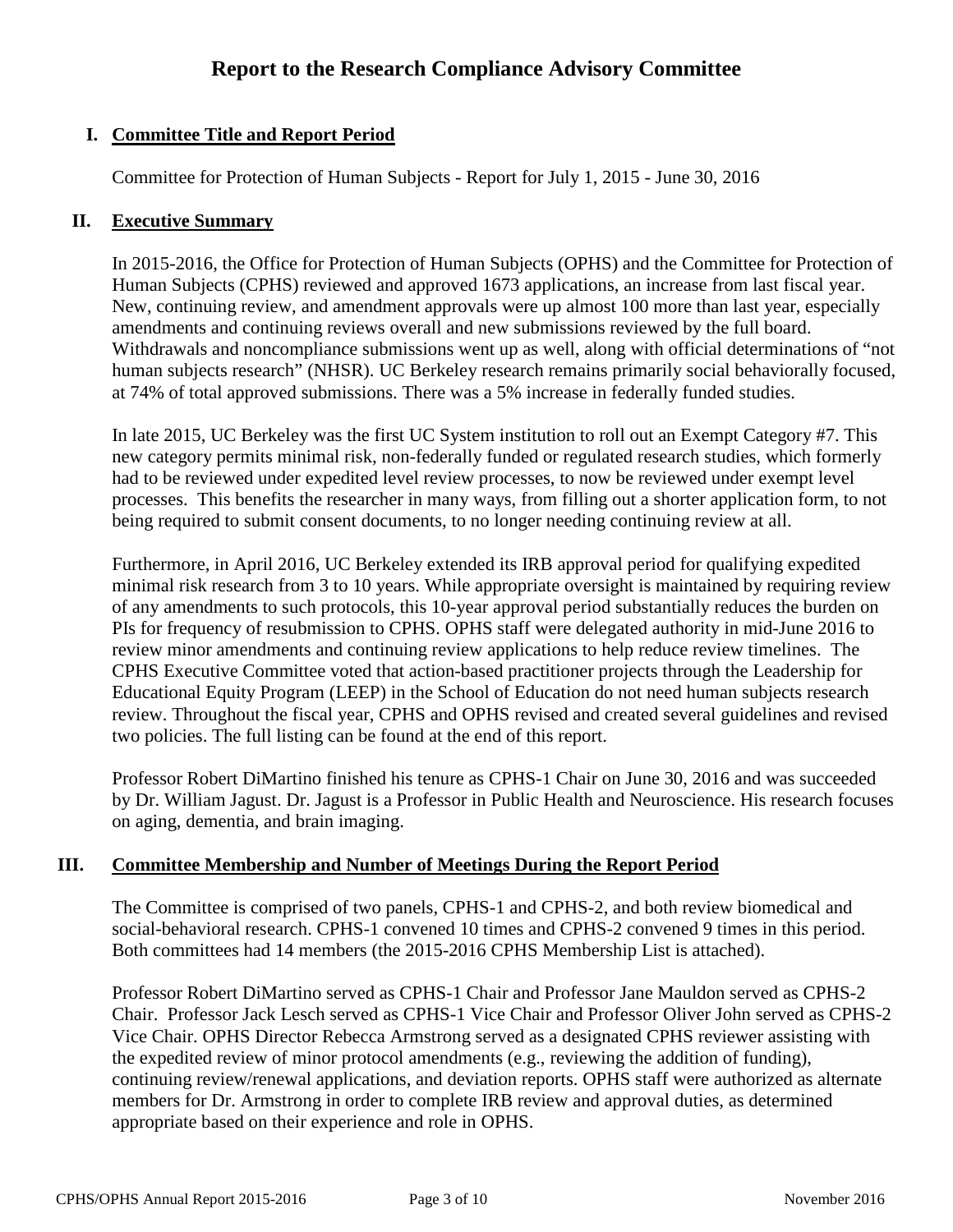# **IV. Summary of Research Protocols Reviewed**

# **Approvals**

The total human subjects research review activity for CPHS and OPHS increased by about 100 submissions for 2015-2016. There were almost 40 more new submissions than last year that received full board review, along with about 20 more new exempt submissions. Amendments were up at every review level compared to last year, with 70 more total amendments approved. Continuing reviews also increased for full board review and expedited review, with 29 more continuing review approvals. Figure 1 shows the total number of applications approved over the last five years. Table 1 breaks down the applications approved over the same period of time based on the type of submission and level of review. These data exclude cases of potential noncompliance, adverse events, unanticipated problems, administrative actions, and withdrawn submissions.



# **FIGURE 1. Total applications approved over 5 years**

As the table below indicates, the drop in CPHS Total Approvals from 2013-14 to 2014-15 is entirely due to a sharp reduction in Continuing Reviews. This change came after CPHS revised its policies in April 2013 to extend approval periods for most protocols from one year to three years. This past year (in April 2016) CPHS further extended the standard approval period to 10 years. Once all three-year approvals have run their course, there will be very few Continuing Reviews, as almost no studies continue for ten years.

Of particular note is the number of new Full Board protocols in 2015-2016 – almost twice as many as were submitted and approved in the prior year. Expedited-level amendments continue to increase also. The decreased number of expedited approvals probably reflects in part CPHS/OPHS' roll out of Exempt Category #7, where non-federally funded or regulated expedited studies have been instead reviewed at the exempt level.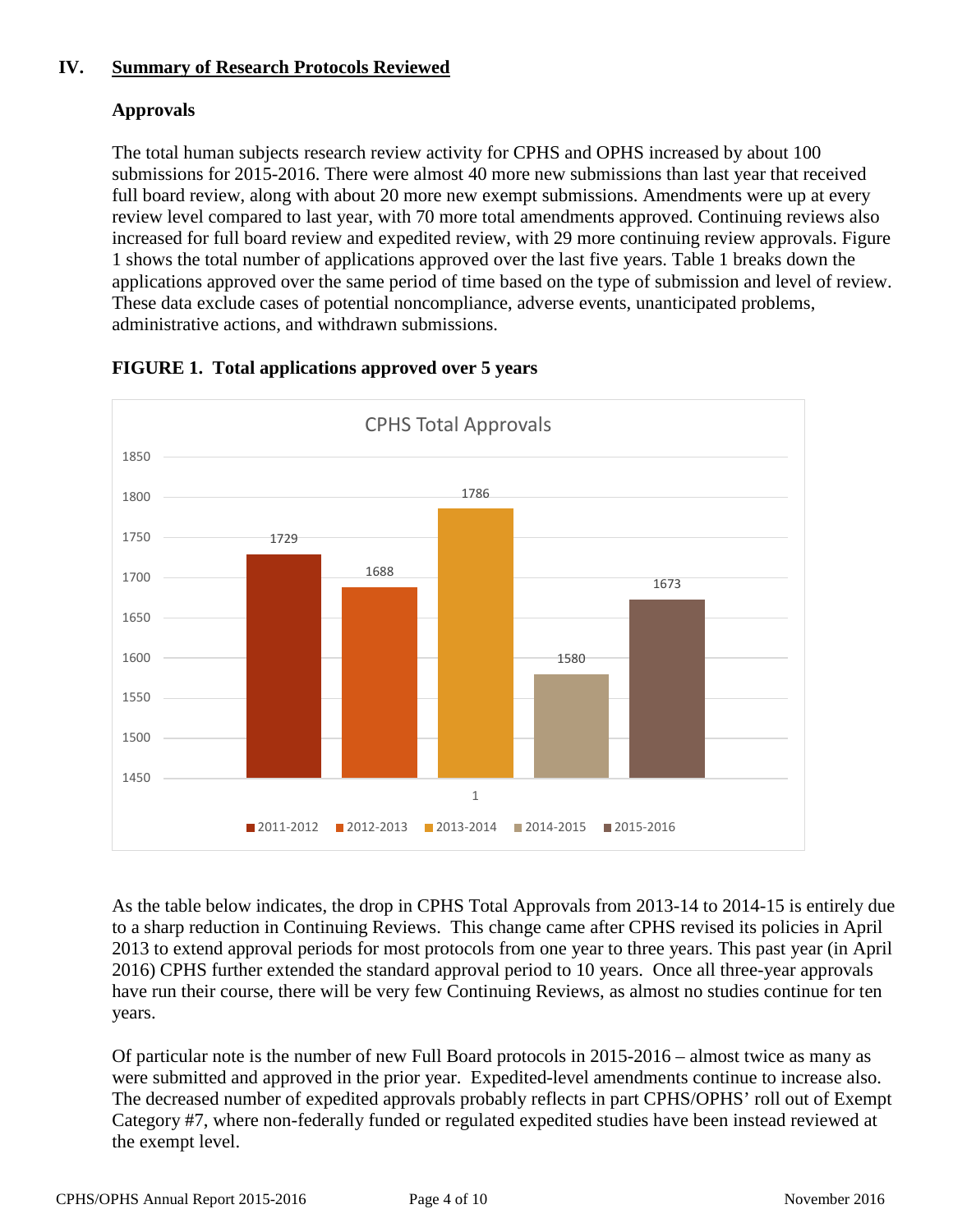|                       |                    | 2015-16 | 2014-15 | 2013-14 | 2012-13 |
|-----------------------|--------------------|---------|---------|---------|---------|
| <b>New</b>            | Exempt:            | 200     | 178     | 205     | 210     |
|                       | Expedited:         | 290     | 355     | 309     | 238     |
|                       | <b>Full Board:</b> | 81      | 44      | 29      | 27      |
|                       | <b>TOTAL</b>       | 571     | 577     | 539     | 475     |
|                       |                    |         |         |         |         |
|                       | Exempt:            | 132     | 116     | 100     | 74      |
| <b>Amendment</b>      | Expedited:         | 661     | 592     | 494     | 500     |
|                       | <b>Full Board:</b> | 19      | 34      | 27      | 14      |
|                       | <b>TOTAL</b>       | 812     | 742     | 621     | 588     |
|                       |                    |         |         |         |         |
| <b>Continuing</b>     | Expedited:         | 260     | 235     | 603     | 582     |
| <b>Review</b>         | <b>Full Board:</b> | 30      | 26      | 23      | 43      |
|                       | <b>TOTAL</b>       | 290     | 261     | 626     | 625     |
| <b>Total Activity</b> |                    | 1673    | 1580    | 1786    | 1688    |

### **TABLE 1. Types of applications approved over 4 years**

## **Withdrawn applications**

There are times when applications received by CPHS/OPHS are reviewed, then later withdrawn from consideration by the researchers before final approval. The majority of these are new applications, but also include amendments, continuing reviews, and deviation submissions. Table 2 shows applications withdrawn over the last five years by level of review. Out of the 190 applications that were withdrawn this year, 75 were exempt applications, 96 were expedited applications, and 19 were full board applications.

## **TABLE 2. Applications withdrawn by level of review**

| <b>Reporting Period</b> | 2012-2013<br>2011-2012 |     | 2013-2014 | 2014-2015 | 2015-2016  |  |
|-------------------------|------------------------|-----|-----------|-----------|------------|--|
|                         |                        |     |           |           |            |  |
| Exempt                  | 54                     | 61  | 60        | 54        | 75         |  |
| Expedited               | 71                     | 65  | 64        | 88        | 96         |  |
| <b>Full Board</b>       | 12                     | 6   |           | 16        | 19         |  |
|                         |                        |     |           |           |            |  |
| Total:                  | 136                    | 132 | 125       | 158       | <i>190</i> |  |

#### **Adverse Events and Unanticipated Problems**

There were 12 potential unanticipated problems reported in the last year; however, none were determined to be unanticipated problems involving risk to subjects or others.

#### **Noncompliance**

Whenever a study deviates from the approved protocol, or when activities occur outside of an approval, this is deemed noncompliance and must be reported to CPHS. Most often these are found to be cases of simple noncompliance, such as exceeding the approved total number of subjects. Fifty-four cases of potential noncompliance were reviewed in the last year, none of which were found to be serious or continuing noncompliance.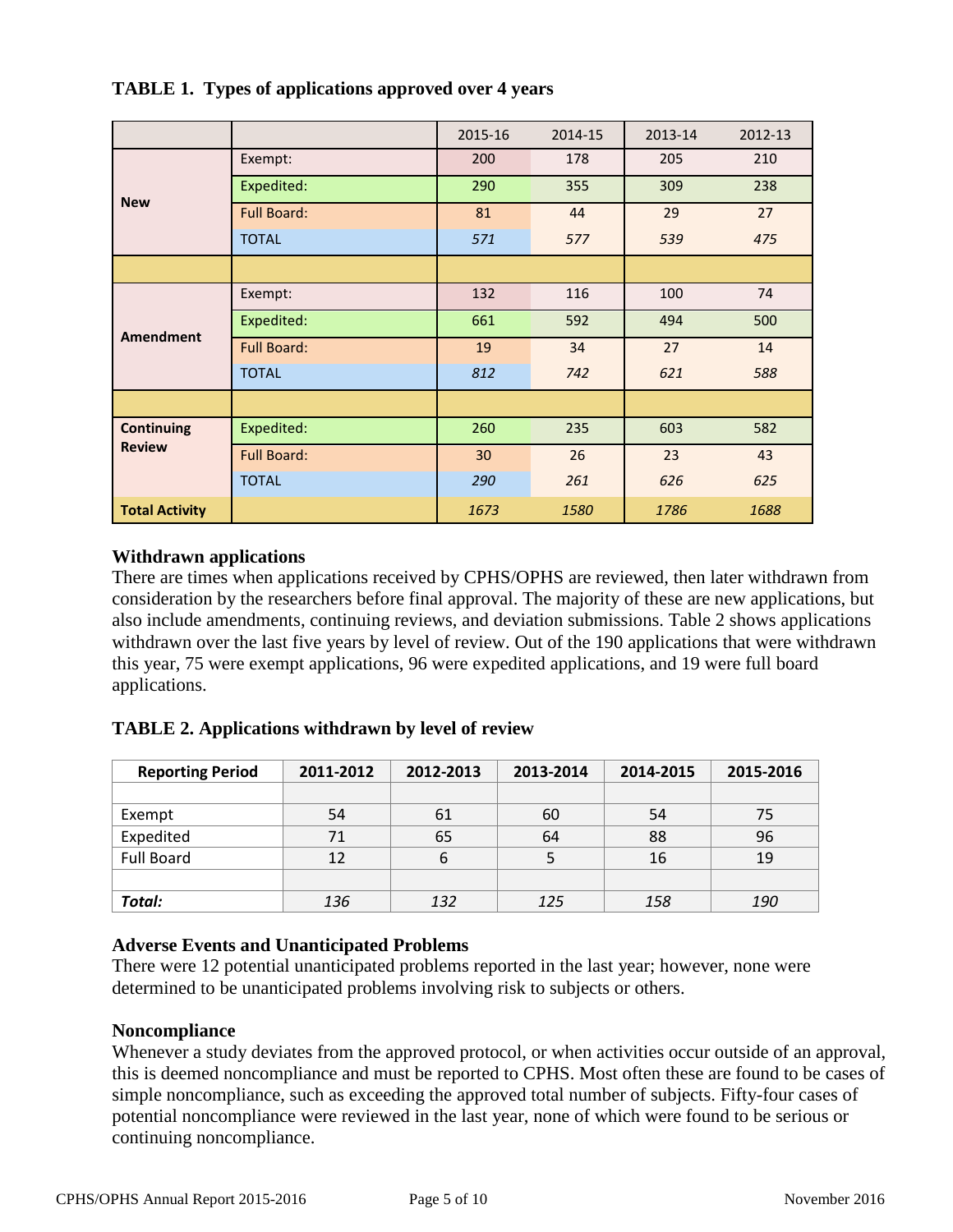## **TABLE 3. Noncompliance**

| <b>Reporting Period</b> | 2011-2012 | 2012-2013 | 2013-2014 | 2014-2015 | 2015-2016 |
|-------------------------|-----------|-----------|-----------|-----------|-----------|
|                         |           |           |           |           |           |
| Noncompliance cases     |           | 36        | 66        | 46        | 54        |

#### **Administrative actions**

OPHS provides consultation on whether an activity is or is "not human subjects research" (NHSR). At times a journal or sponsor may require an official determination of NHSR. If the request is made by email, OPHS issues a determination letter. Fourteen letters were issued this fiscal year. There were 43 determinations that were made in eProtocol for applications that were submitted. The eProtocol system provides a NHSR determination action within the system for researchers as proof of determination.

OPHS also processes requests for one institution to rely on the IRB review of another. The process helps prevent duplicative IRB reviews of collaborative projects that involve more than one institution. Investigators can make use of the UC System Memorandum of Understanding (MOU) that permits one campus to rely on the IRB review of another. Outside of the UC system, investigators may request that UC Berkeley either review for or rely on another institution they are collaborating with. These requests must be reviewed and approved by the OPHS Director. For non-UC collaborations, institutions may enter into Inter-Institutional IRB Authorization Agreements (IIAs), either formally documented with an IIA form or listed on a spreadsheet, depending on protocol specifics. Table 3 lists the number of MOUs and IIAs for the past four years.

| <b>Reporting Period</b>       | 2012-2013 | 2013-2014 | 2014-2015 | 2015-2016 |
|-------------------------------|-----------|-----------|-----------|-----------|
|                               |           |           |           |           |
| <b>Reliances under UC MOU</b> |           |           |           |           |
| <b>UCB Reviewed</b>           | 88        | 97        | 87        | 124       |
| <b>UCB Relied</b>             | 30        | 30        | 30        | 29        |
| Total:                        | 118       | 127       | 117       | 153       |
|                               |           |           |           |           |
| <b>Reliances under IAAs</b>   |           |           |           |           |
| <b>UCB Reviewed</b>           | 86        | 101       | 85        | 113       |
| <b>UCB Relied</b>             | 20        | 15        | 18        | 27        |
| Total                         | 106       | 116       | 103       | 140       |

**TABLE 4. Memoranda of Understanding and Inter-Institutional IRB Authorization Agreements**

#### **2015-2016 Turnaround times**

The tables below show the amount of time that a new application or amendment spent with CPHS/ OPHS and the amount of time spent with the investigator(s) between submission and approval. Time spent with CPHS/OPHS includes the time taken to assign the submission to an OPHS analyst, time the analyst spent on the preliminary review, and time spent by the convened IRB or designated reviewer. Time is measured in business days and a value of "0" indicates that action was taken by that party in less than 24 hours. Continuing review turnaround times are not included as they are processed by expiration date.

Turnaround times for this period compared to last period went up modestly in each category. (We focus here on the median values – see table below.) On average, the time new submissions spent with CPHS/OPHS went up 3 days for exemptions, 8 days for expedited protocols, and 2 days for full board applications. Time with investigators (which is not under CPHS control) also went up in every category.

## **Table 5. Turnaround times for new protocols**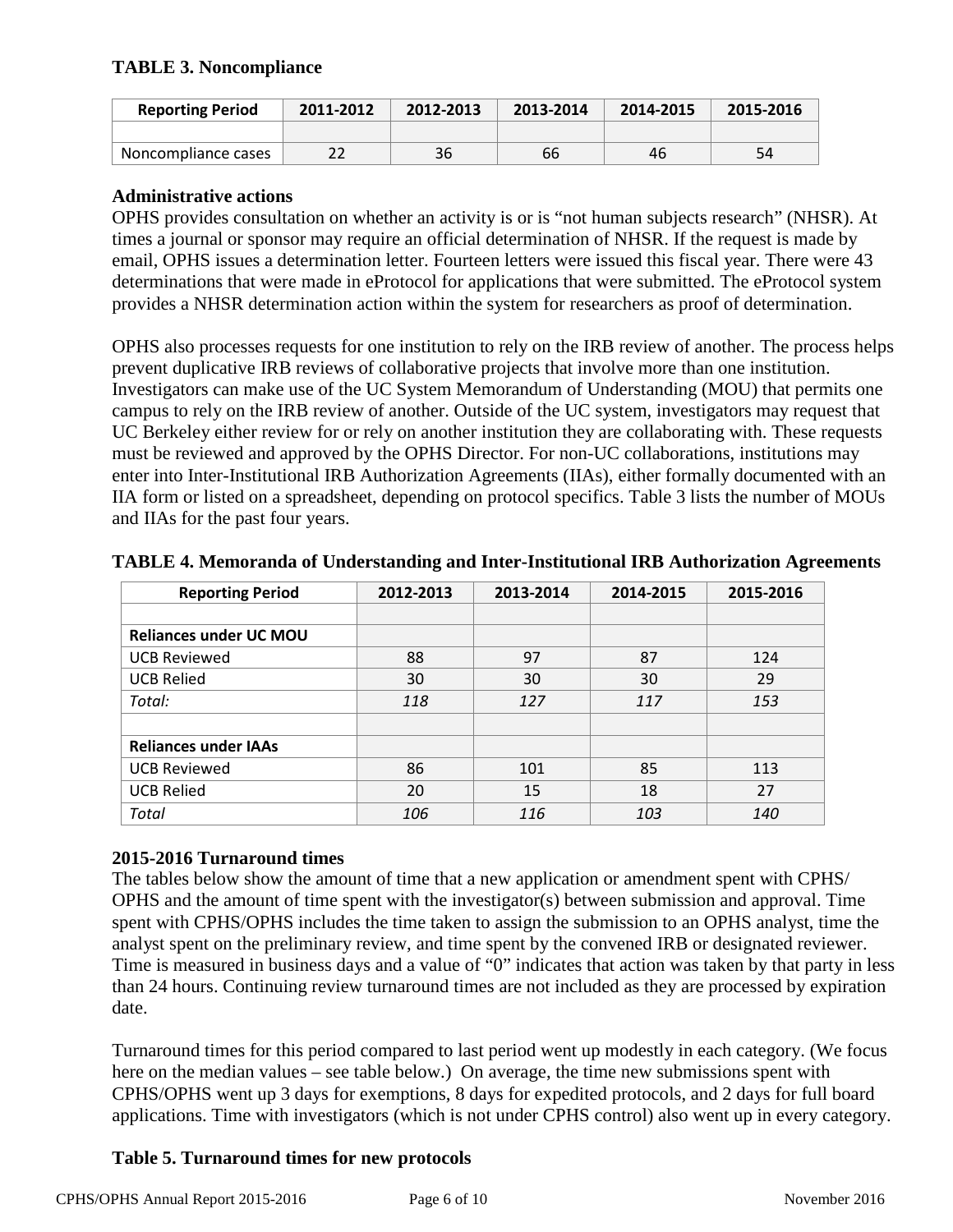|                   |             |                                          | Days with CPHS/OPHS | Days with<br>Investigator(s) |                          |          |         |
|-------------------|-------------|------------------------------------------|---------------------|------------------------------|--------------------------|----------|---------|
|                   |             | 2013-14<br>2012-13<br>2015-16<br>2014-15 |                     |                              |                          | 2015-16  | 2014-15 |
|                   | Range       | $0$ to $62$                              |                     | $\overline{a}$               |                          | 0 to 217 |         |
|                   | Median      | 11                                       | 8                   | $\overline{4}$               | 9                        | 9        | 6       |
| <b>Exempt</b>     | Average     | 13                                       | 9                   | 6                            | 11                       | 18       | 17      |
|                   | # protocols | 200                                      | 178                 | 205                          | 210                      |          |         |
|                   | Range       | 0 to 229                                 |                     | $\qquad \qquad -$            | $\overline{\phantom{0}}$ | 0 to 242 |         |
|                   | Median      | 46                                       | 38                  | 29                           | 35                       | 14       | 12      |
| <b>Expedited</b>  | Average     | 47                                       | 39                  | 33                           | 39                       | 26       | 25      |
|                   | # protocols | 290                                      | 355                 | 309                          | 238                      |          |         |
| <b>Full Board</b> | Range       | 11 to 83                                 |                     |                              |                          | 0 to 217 |         |
|                   | Median      | 40                                       | 38                  | 28                           | 56                       | 22       | 38      |
|                   | Average     | 42                                       | 42                  | 42                           | 46                       | 32       | 15      |
|                   | # protocols | 81                                       | 44                  | 29                           | 27                       |          |         |

Turnaround times for amendments only went up slightly, mainly on the investigator side, while turnaround time with CPHS/OPHS at full board level went down 3 days.

#### **Table 6. Turnaround times for amendments**

|                   |               | Days with CPHS/OPHS |                              |                          |         | Days with Investigator(s) |         |
|-------------------|---------------|---------------------|------------------------------|--------------------------|---------|---------------------------|---------|
|                   |               | 2015-16             | 2014-15                      | 2013-14                  | 2012-13 | 2015-16                   | 2014-15 |
|                   | Range         | 0 to 56             |                              |                          |         | 0 to 176                  |         |
|                   | Median        | $\overline{4}$      | $\overline{2}$               | $\overline{2}$           | 6       | $\mathbf{1}$              |         |
| <b>Exempt</b>     | Average       | 5                   | $\overline{4}$               | $\overline{3}$           | 8       | 9                         | 15      |
|                   | # protocols   | 132                 | 116                          | 100                      | 74      |                           |         |
| <b>Expedited</b>  | Range         | 0 to 78             | $\overline{\phantom{0}}$     | $\overline{\phantom{a}}$ |         | 0 to 308                  |         |
|                   | <b>Median</b> | $\overline{7}$      | 8                            | 6                        | 8       | $\Omega$                  |         |
|                   | Average       | 11                  | 11                           | 9                        | 11      | $\overline{7}$            | 19      |
|                   | # protocols   | 661                 | 592                          | 494                      | 500     |                           |         |
|                   | Range         | 0 to 41             | $\qquad \qquad \blacksquare$ | $\overline{\phantom{a}}$ |         | 0 to 41                   |         |
| <b>Full Board</b> | <b>Median</b> | $\overline{7}$      | $\overline{7}$               | $6\phantom{1}6$          | 9       | $\mathbf{0}$              |         |
|                   | Average       | 10                  | 13                           | 10                       | 13      | $\overline{4}$            | 15      |
|                   | # protocols   | 19                  | 34                           | 27                       | 14      |                           |         |

# **Significant details for 2015-2016 research**

- *Social-behavioral vs. biomedical research:* 74% of protocols (new and continuing review applications) approved were for social-behavioral research.
- *International research:* 23% of the protocols reviewed and approved included international sites.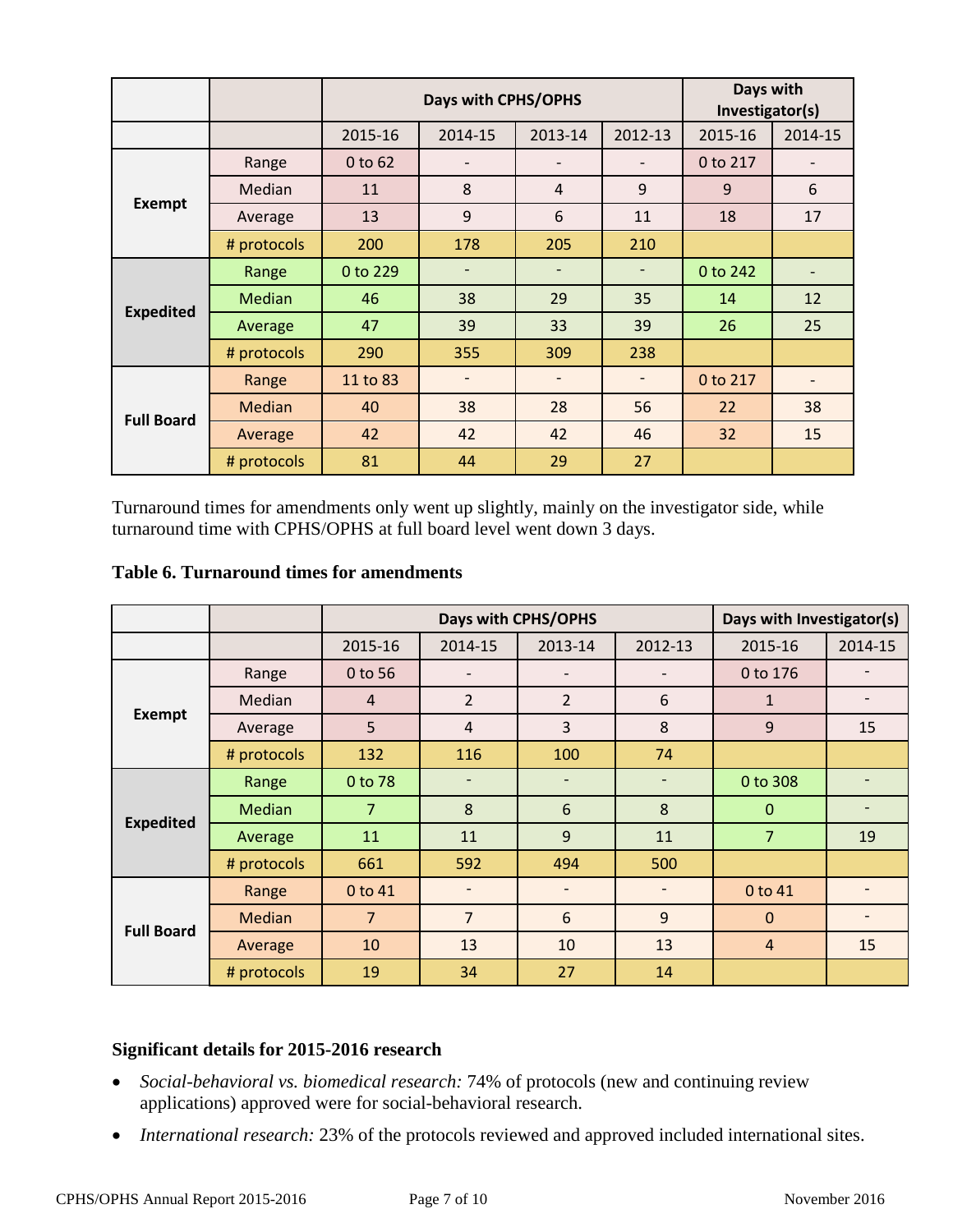- *Federally funded research:* 37% of the protocols reviewed and approved indicated that they were supported by federal funds.
- *Research with vulnerable subject populations:* 44% of the protocols reviewed and approved included at least one vulnerable population. Economically and educationally disadvantaged subject populations are often present in the same study.



# **FIGURE 2. Vulnerable subjects 2015-2016**

## **V. New Laws, Regulations, and Standards**

## **NIH Single IRB Policy**

The [Final NIH Policy on the Use of a Single Institutional Review Board for Multi-Site Research](https://www.federalregister.gov/articles/2016/06/21/2016-14513/policy-on-the-use-of-a-single-institutional-review-board-for-multi-site-research) issued June 2016 states that all domestic sites of NIH-funded non-exempt multi-site studies where the same research protocol is being conducted at more than one site must use a single IRB (sIRB) for review, while all other sites rely upon that single review. The policy does not apply to multi-site studies when the sites have different roles in carrying out the research. With certain exceptions, investigators must submit a plan to NIH stating which IRB is the sIRB. The policy will be enforced starting May 25, 2017. Until then, NIH will provide guidelines and resources regarding how to implement the new policy, including information on how to address associated costs, select the sIRB, develop the plan that needs submitted to NIH, qualify for an exception, and on requirements of reviewing and relying institutions.

## **NSF Notification Letter for 45 CFR 46.118 Determinations**

Institutions may now submit notification letters to the National Science Foundation (NSF) for proposals lacking definite plans for involvement of human subjects. The notification letter indicates that the grant or protocol meets the requirements of 45 CFR 46.118 and stipulates that "one year from the date identified above, the Authorized Organizational Representative is required to either verify that the project continues to lack immediate plans for the involvement of human subjects, their data, or their specimens; or provide documentation to the cognizant NSF Program Officer to demonstrate that IRB approval has been obtained." OPHS will assist investigators and the Sponsored Projects Office with issuance of such letters for NSF awards lacking immediate plans for human subjects research.

## **Mobile Health Apps Interactive Tool**

The Federal Trade Commission now provides researchers with a new [Mobile Health Apps Interactive](https://www.ftc.gov/tips-advice/business-center/guidance/mobile-health-apps-interactive-tool)  [Tool](https://www.ftc.gov/tips-advice/business-center/guidance/mobile-health-apps-interactive-tool) website. The site provides regulatory guidance on mobile apps if investigators plan on creating and testing a mobile health app in a human subjects research project.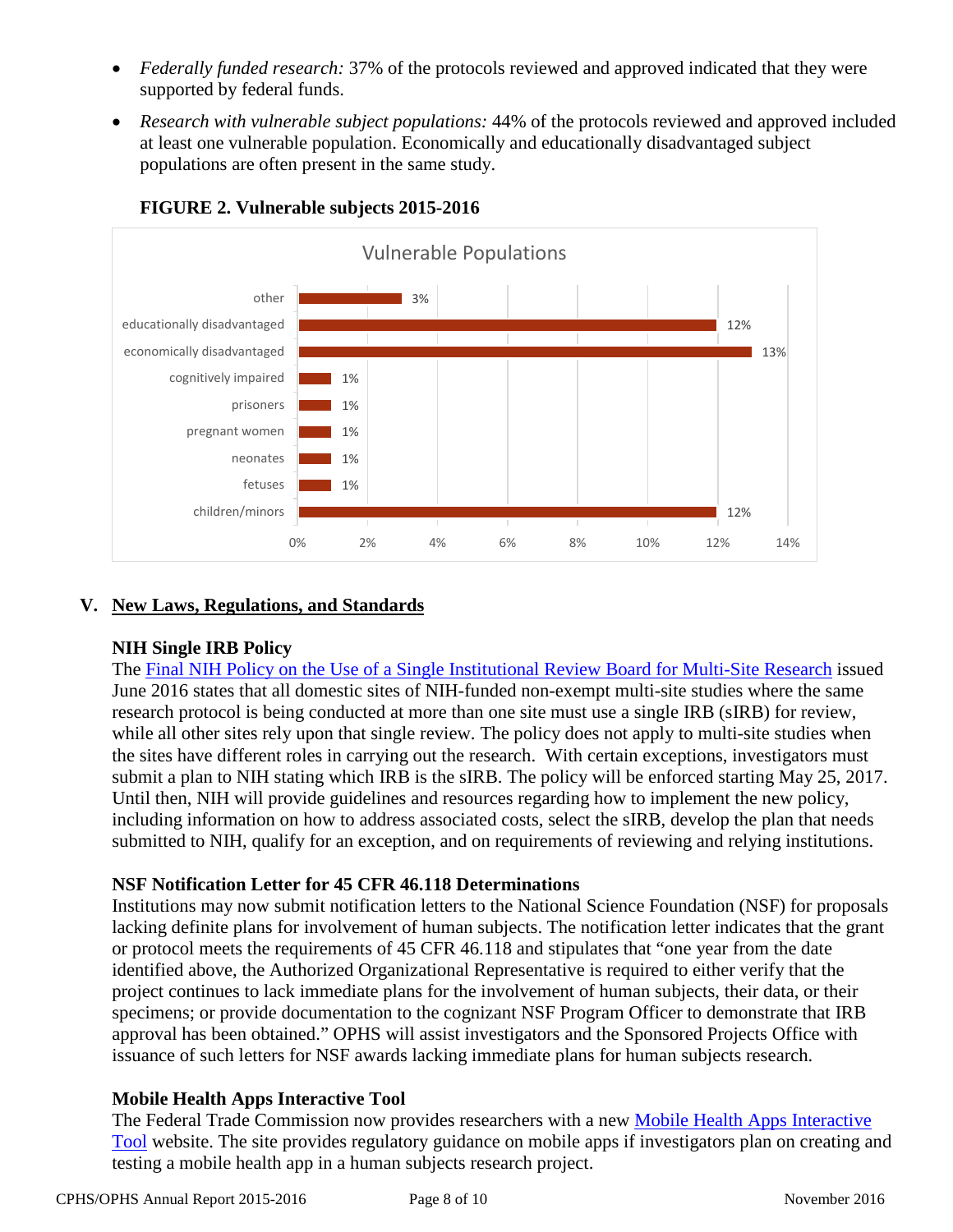## **VI. New or Modified Campus Procedures and Programs**

### **UCB 10 year IRB approval periods**

The Committee for Protection of Human Subjects (CPHS) and the Office for Protection of Human Subjects (OPHS) extended the IRB approval period for qualifying studies from 3 to 10 years through the flexibility available under UC Berkeley's Federalwide Assurance (FWA) starting April 15, 2016. This change relieves investigators from submitting continuing reviews more frequently without compromising human subject protections. The 10 year approval period applies to all studies except for:

- 1. Federally funded research, or research with funding from non-Public Health Service (PHS) agencies (e.g., foundations) that adhere to federal regulations in their award contracts. (For a current list of these agencies, see [http://sites.nationalacademies.org/PGA/fdp/PGA\\_070596\)](http://sites.nationalacademies.org/PGA/fdp/PGA_070596).
- 2. Research projects that CPHS determines are "greater than minimal risk" studies.
- 3. Research involving federal personnel or the Department of Veterans Affairs.
- 4. Research involving procedures, devices, or drugs subject to FDA oversight.
- 5. Research involving sponsor or other contractual restrictions that require annual review.
- 6. Research involving a conflict of interest (COI) for any study personnel.
- 7. Research involving a Certificate of Confidentiality.
- 8. Research involving a relying collaborating institution or investigator relying on UCB's review who does not accept this practice in writing (email acceptance okay).
- 9. Any industry-sponsored research or other individuals, entities, or institutions to which UCB charges a fee for IRB review.

Investigators must still amend these protocols for any changes in personnel, funding, data collection, etc., and report any unanticipated problems, serious adverse events, and/or protocol deviations per usual.

#### **OPHS staff now approve minor amendments and continuing reviews**

To help with review timelines and alleviate burden for IRB Chair/Vice Chair and OPHS Director review, OPHS staff were delegated as alternate IRB members in June 2016 so they could approve minor amendments and continuing reviews (versus assigning to the Chairs/Vice Chairs or Director once OPHS pre-review was completed). This process will save in total review time. In future, staff may be delegated to review other expedited items that are currently approved by designated IRB members. *Note: As of September 1, 2016 this change in CPHS/OPHS's review process has already reduced the average turnaround time for amendments by two days.*

#### **LEEP projects generally not human subjects research**

The CPHS Executive Committee made a decision that action-based practitioner projects conducted by graduate students from the Leadership for Educational Equity Program (LEEP) in the graduate school of Education do not meet the definition of human subjects research and thus do not need IRB review.

## **CPHS Guidelines**

OPHS and CPHS developed/updated the following guidelines for investigators:

- Compensation of [Research Subjects](http://cphs.berkeley.edu/compensation.pdf)
- [Data Security Guidelines and Matrix](http://cphs.berkeley.edu/datasecurity.pdf)
- [Deception and Incomplete Disclosure in Research](http://cphs.berkeley.edu/deception.pdf)
- [Exempt Research](http://cphs.berkeley.edu/exempt.pdf)
- [Genetic/Genomic Research](http://cphs.berkeley.edu/genetic_genomic.pdf)
- [International Research Checklist](http://cphs.berkeley.edu/international_research_checklist.pdf)
- [Internet-Based Research](http://cphs.berkeley.edu/internet_research.pdf)
- [Mandated Reporting for Suspected Child, Elder, or Dependent Adult Abuse or Neglect](http://cphs.berkeley.edu/mandated_reporting.pdf)
- [Mechanical Turk for Online Research](http://cphs.berkeley.edu/mechanicalturk.pdf)